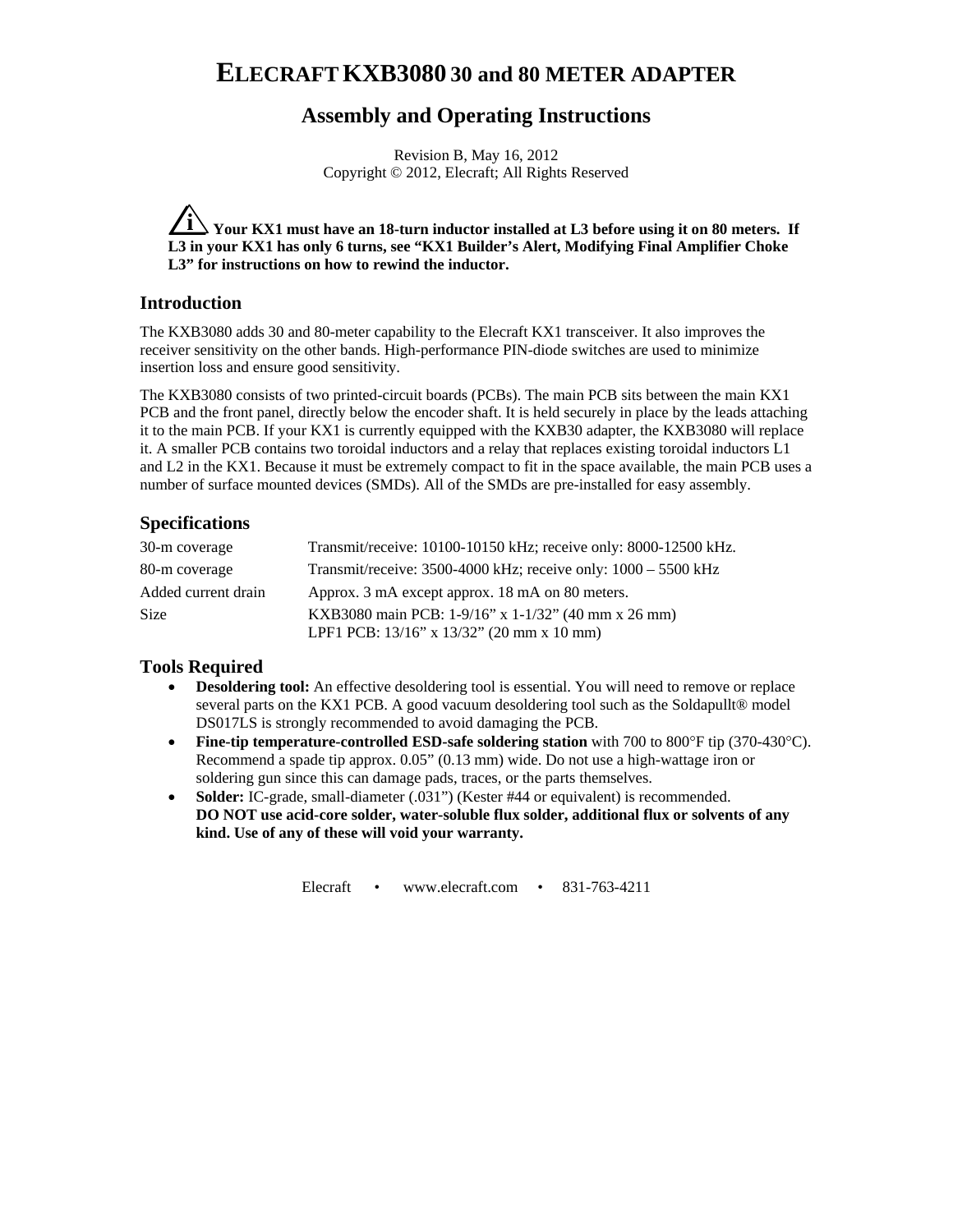- **Screwdrivers:** A small #2 Phillips, a small flat-blade for slotted screws and a very small flatblade (about 0.1" or 2.5 mm wide) with an insulated handle to adjust the trimmer caps.
- **Needle-nose pliers.**
- **Small-point diagonal cutters**. Flush-cutting type is required (Xcelite MS54-5J or equivalent).
- **Hobby knife** or similar tool to cut a PCB trace.
- **50-ohm dummy load** capable of handling 5 watts, minimum.
- **Digital Multimeter (DMM)** for voltage checks and confirming resistor values. A DMM with capacitance measurement capability is desirable, but not required.
- **Magnifying glass or visor**.

#### **Preventing Electrostatic Discharge Damage**

The KXB8030 main PCB is sensitive to electrostatic discharge (ESD) damage. Also, the individual PCBs in your KX1 may be vulnerable when they are unplugged.

- Keep parts in their ESD-safe packaging until called for in the assembly instructions. Do not place individual PCBs in Styrofoam™ or similar containers. If possible, place loose PCBs inside ESDsafe bags when you are not working on them.
- Wear a conductive wrist strap with a series 1 megohm resistor. If you do not have a wrist strap, touch a ground briefly before touching any sensitive parts to discharge your body. Do this frequently while you are working. You can collect a destructive static charge on your body just sitting at the work bench. **DO NOT attach a ground directly to yourself as this poses a serious shock hazard.**
- Make sure your soldering iron is ESD-safe and has a grounded tip
- Use a grounded antistatic mat on your work bench.

## **Parts Inventory**

 The table below lists the leaded parts to be installed, the pc boards, toroid cores, wire and miscellaneous hardware required. The KX1 Owner's manual has photographs of similar parts.

| Ref.                            | <b>Description</b>                                       | Qty     | Part No. |
|---------------------------------|----------------------------------------------------------|---------|----------|
| C <sub>1</sub> , C <sub>4</sub> | Capacitor, 1-40 pF trimmer                               | 2       | E540002  |
| C <sub>1</sub> (see Note 1)     | Capacitor, 0.1 µF (104), 0.1" lead spacing               |         | E530020  |
| C <sub>26</sub>                 | Capacitor, 56 pF, (56) disc ceramic                      |         | E530146  |
| C <sub>1</sub> (see Note 1)     | Capacitor, 15 pF, (150) disc ceramic                     |         | E530140  |
| C9                              | Capacitor, Electrolytic, 10 µF, 35V (10)                 |         | E530045  |
| K <sub>1</sub>                  | Relay, DPDT (G6K-2P)                                     |         | E640029  |
| L6                              | RF choke, 6.8 µH (blu-gry-gld)                           |         | E690044  |
| L1, L2, T1                      | Toroidal core, T37-2                                     | 3       | E680006  |
|                                 | KXB3080 PCB with SMD devices pre-mounted.                |         |          |
| MISC (See Note 2)               |                                                          |         | E120000  |
|                                 | $\overrightarrow{1}$ Caution: ESD sensitive! See page 2. |         |          |
| MISC (see Note 2)               | LPF1 PCB                                                 |         | E120001  |
| <b>MISC</b>                     | Kynar <sup>®</sup> wire, white, #24 solid                | $1$ ft. | E760032  |
| <b>MISC</b>                     | Solid, insulated hookup wire, green, #24                 | 6"      | E760008  |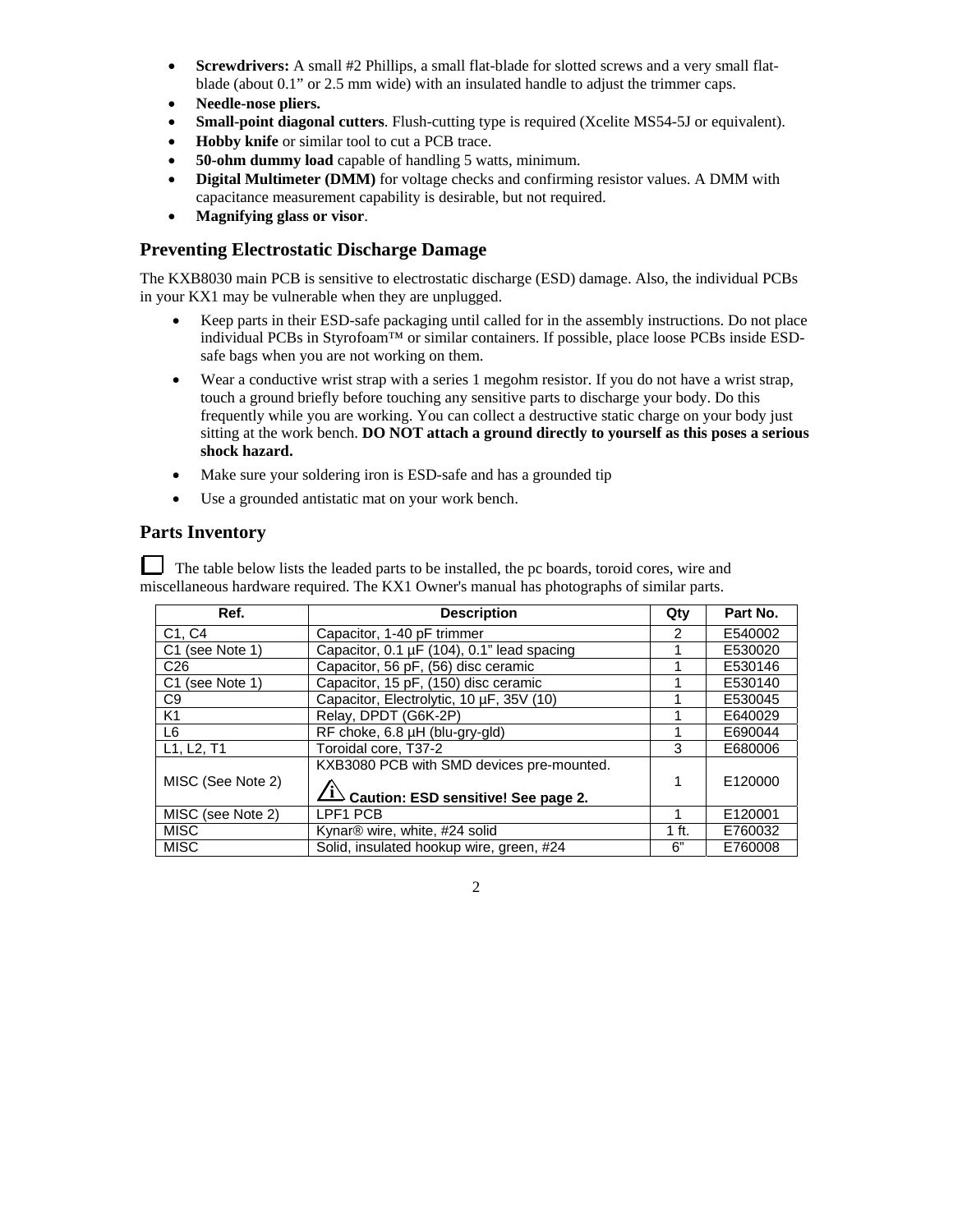| <b>MISC</b> | Toroid wire, green #26                  | 2 ft. | E760004 |
|-------------|-----------------------------------------|-------|---------|
| <b>MISC</b> | Toroid wire, red, #26                   | 4 ft. | E760002 |
| <b>MISC</b> | Toroid wire, red, #28                   | 4 ft. | E760003 |
| <b>MISC</b> | Rubber bumper, .04" thick x 0.3" square |       | E980017 |

**Note 1 :** Duplicate reference designators are for parts on different PCBs. The parts are clearly identified in the text.

**Note 2**: The PCBs may have rough places along the edges. This is a normal result of the manufacturing process and will not interfere with installation.

| Ref.                                                              | <b>Description</b>              | Qty | Part No. |
|-------------------------------------------------------------------|---------------------------------|-----|----------|
| C3, C6, C7, C8, C10                                               | Capacitor, $0.1 \mu F$          | 5   | E530222  |
| C9                                                                | Capacitor, 10 uF, 10V, 20%      |     | E530223  |
| C <sub>2</sub> , C <sub>5</sub>                                   | Capacitor, 300 pF 5% NPO        | 2   | E530221  |
| D1, D2                                                            | PIN diode, dual, common cathode | 2   | E560026  |
| D <sub>3</sub>                                                    | Small Signal Diode              |     | E560027  |
| L1, L2, L3, L4, L5                                                | RF choke, 47 µH                 | 5   | E690063  |
| Q1                                                                | Transistor, PNP, 2N3906         |     | E580030  |
| R <sub>1</sub> , R <sub>2</sub> , R <sub>6</sub> , R <sub>7</sub> | Resistor, 470 ohms 1/10 W, 5%   | 4   | E500187  |
| R3, R4, R5                                                        | Resistor, 240 ohms, 1/10 W, 5%  | 3   | E500188  |
| R <sub>8</sub>                                                    | Resistor, 15 k-ohm, 1/10W, 5%   |     | E500189  |

For reference, the table below lists the pre-mounted surface-mounted devices.

#### **Assembly and Installation**

There are four major steps in the procedure. Follow them carefully and in the order given.

- 1. Modify the KXB1 PCB to install a new receiver input circuit.
- 2. Assemble and install the KXB3080 option PCB. Install new firmware if needed.
- 3. Assemble and install Low-Pass Filter LPF1.
- 4. Reassemble, test and align the KX1 with the KXB3080 module.

#### *Part I: Modify the KX1 PCB*

Disassemble your KX1 and remove the main PCB from the enclosure. If you have the KXAT1 antenna tuner option, remove it and place it in a safe place where it will be free from ESD damage. Use an ESD-safe bag if you have one available.

# $\angle i$  **Very important:**

- **1. Be careful to avoid accidentally touching components with your soldering iron. Relays and potentiometer shafts are especially vulnerable to heat damage.**
- **2. Clear pads of** *all solder* **before attempting to install new parts.**
- **3. As you install new components, clip all leads** *flush* **with the PCB on the reverse side.**

Bend C15 (near the crystals on the KX1 board) up to gain access to solder pad G under it.

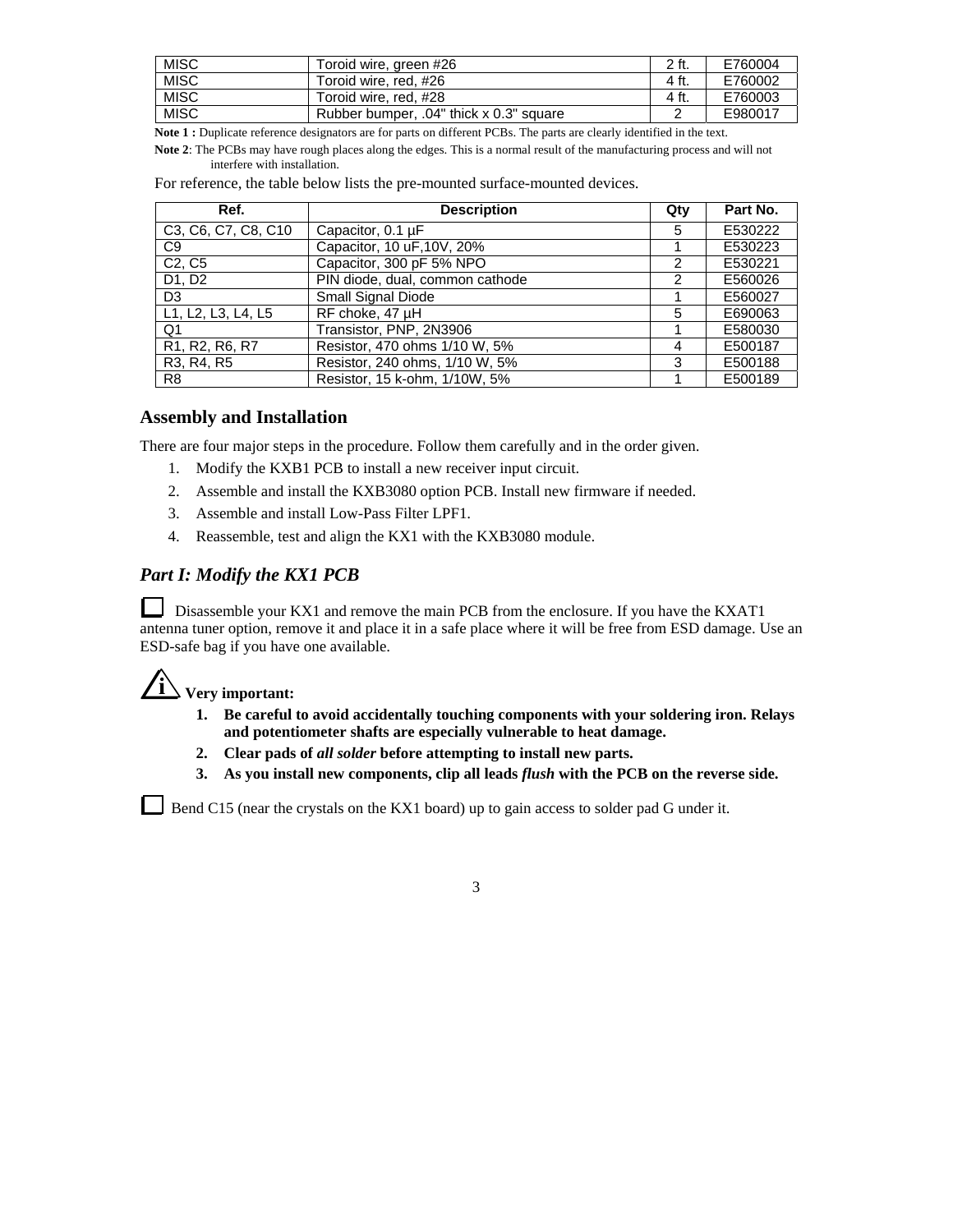If present, remove the KXB30 module. Remove the KXB30 wires from the KX1 main PCB and clear the pads on the KX1 main PCB of all solder.

Replace C26 on the KX1 PCB (see Figure 1) as follows:

- Remove the existing 120 pF (121) capacitor. It will no longer be used. Clear all the solder from the pad holes.
- Install the 56 pF (56) capacitor supplied with the KXB3080 kit. Form the leads of the new capacitor as needed to fit. Be sure the capacitor stands no higher than 5/16" (7.9 mm) above the board. After soldering, trim the leads flush. Save the leads for use as jumpers later.

Replace C1 on the KX1 PCB (see Figure 1) as follows:

- Remove the existing 4.7 pF (4.7) capacitor. It will no longer be used. Clear all the solder from the pad holes.
- Install the 15 pF (150) capacitor supplied. Form the leads of the new capacitor as needed to fit. Be L. sure the capacitor stands no higher than  $5/16$ " (7.9 mm) above the board. After soldering, trim the leads flush.



**Figure 1. KX1 PCB Original Component Locations.**

L Remove molded inductor L7, 4.7 µH (yel-vio-gold) (see Figure 1). It will no longer be used. Clear all the solder from the pad holes.

 Remove capacitor C27, 150 pf (151) (see Figure 1). It will no longer be used. Clear all the solder from the pad holes.

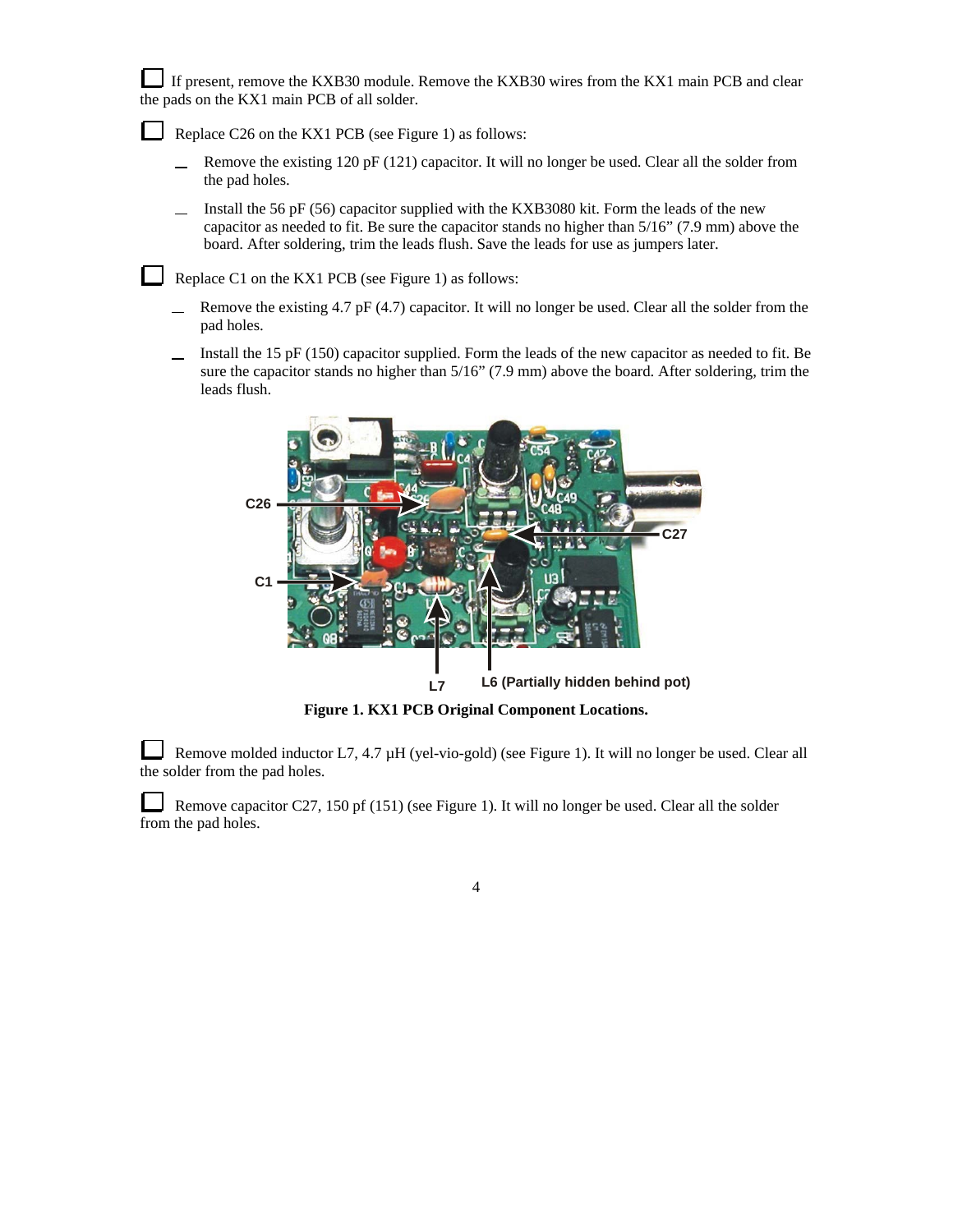Turn the KX1 PCB over and cut the trace from CB to C27/R1 as shown in Figure 2. Use a sharp hobby knife and cut across the trace several times as needed to cut through the metal.



**Figure 2. Modifying Trace From Capacitor CB.** 

Use your DMM to confirm that the cut trace is an open circuit. Check the resistance between a solder pad on one part of the cut trace and a solder pad on the other part. It should be greater than 1 megohm.

 Scrape off the green coating and tin a short length of the trace adjacent to the pad for trimmer capacitor CC. Use a cut lead to form a short jumper between the trace and the grounded end of CC as shown in Figure 2.

 $\Box$  Remove molded inductor L6 from the top side of the PCB (see Figure 1) and reinstall it on the bottom of the PCB as shown in Figure 3. Be sure you place the leads in the same solder pads L6 originally occupied. In case you damage the inductor while removing it, a replacement is provided: 6.8 µH (blu-grygld). When soldering L6 in place, do not fill the pad for connection A. This pad will be needed later to attach the KXB3080 module. Trim L6's leads flush with the top of the PCB.



**Figure 3. L6 Relocated on Bottom of KX1 PCB.**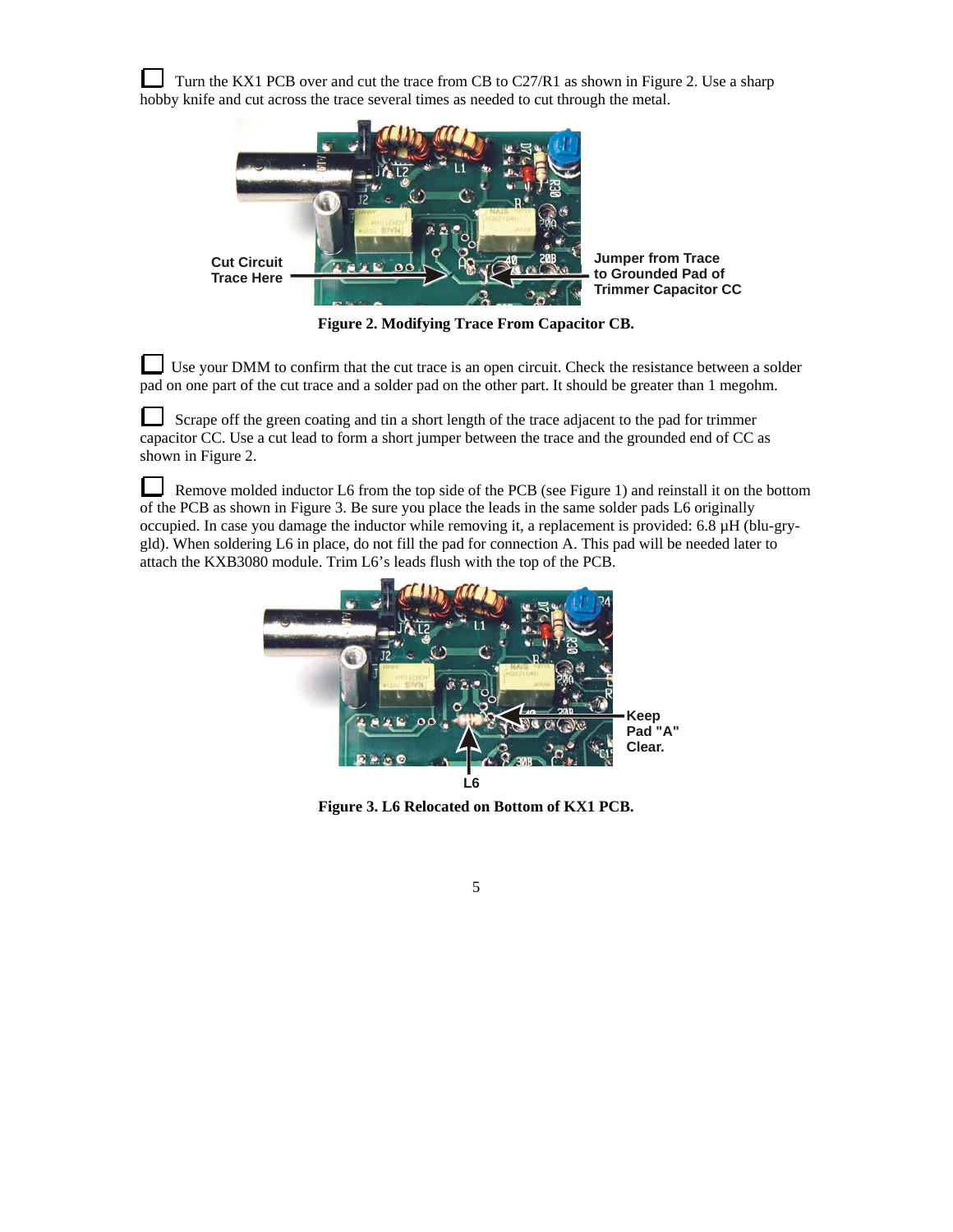Rotate potentiometer R1 fully clockwise and check the resistance between ground and the part of the cut trace that goes to the open solder pad for C27 and the center terminal of potentiometer R1. The resistance must be greater than 800 ohms. If the resistance is low, check for a solder bridge between the pad for capacitor CC and solder pad A or the adjacent pad for L6.

Cut a 20" (51 cm) length of the #28 red toroid wire. (The #28 is the smaller red wire.)

 "Sew" the long end of the wire through the hole in one of the T37-2 toroid cores (red) for a total of 33 turns exactly as shown in Figure 4. Be sure you wind the turns the direction shown in the figure. Count one turn for each time the wire passes through the center of the core. There are no half or quarter turns when winding a toroid. The turns should fill about 90% of the toroid core as shown in the figure.

Cut a 3" (7.6 cm) length of the #26 green toroid wire. Strip the insulation from 1/2" (13mm) at one end of the green wire (you'll strip the insulation from the other end later). Use *one* of the following methods to remove the insulation and tin the lead:

- 1. Heat Stripping:
	- a. Place a small amount of solder (a.k.a. a "blob" of solder) on your soldering iron.
	- b. Insert the clipped end of the wire into the hot solder so it touches the bare end of the wire. If the iron is hot enough, you should see the insulation bubble and vaporize after 4 to 6 seconds.
	- c. Add solder and feed more wire into the solder as the enamel melts. After reaching the point where you want the tinning to stop, slowly pull the wire out of the solder.
	- d. If any burnt enamel remains on the lead, scrape it away using your thumbnail or sharp tool.
- 2. Burning: The insulation can be burned off by heating it with a butane lighter for a few seconds. Use sandpaper to remove the residue, then tin the bare wires.
- 3. Scraping: Use a sharp tool to scrape the insulation away. Work carefully and gently: *do not nick the wire*. Remove all the enamel around the circumference of the wire, then tin the bare wire.

The stripped end of the green wire is end 2 as shown in Figure 4. Position the green wire so the stripped end extends right up to the point where the wire passes into the center of the core, then wrap the long end of the wire around the toroid and through the center one more time to make two turns.

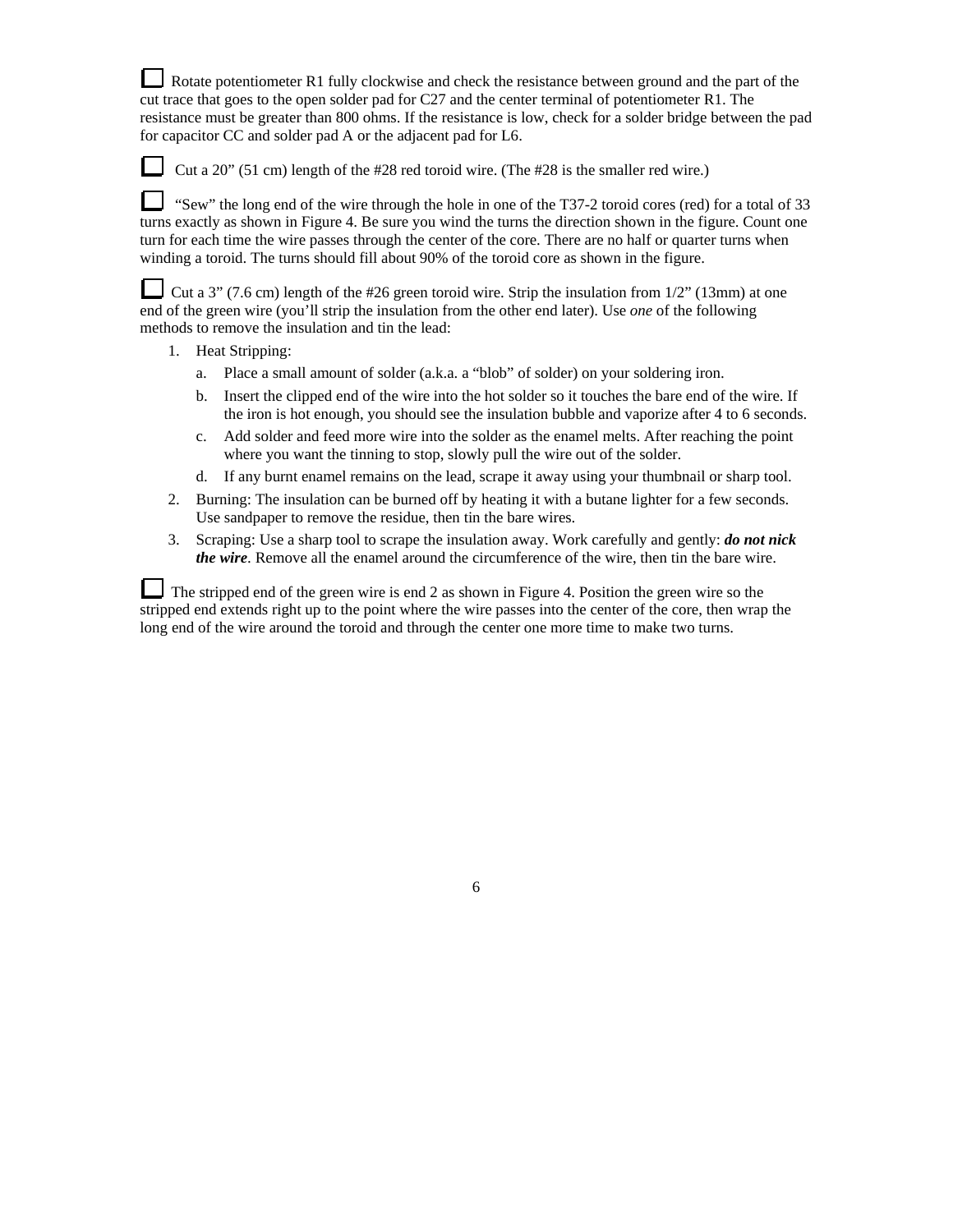Position T2 between potentiometers R1 and R2 as shown in Figure 4 with the leads passing through the pads for C27 and L7 as shown in Figure 4. Mark each lead where it enters the pad. Use a marker or place a slight bend in the wire at that point.



**Figure 4. Winding and Installing Transformer T2.** 

 Remove T2, strip the insulation and tin the leads of both windings back to the points you marked in the previous step.

Replace T2 on the PCB, drawing the leads through the proper solder pads as shown in Figure 4. Position T2 exactly as shown. Solder pad CC on one side of T2 and the hole through the circuit via on the other side of T2 must be clear. Be sure a small segment of tinned wire is visible above the solder pad on the toroid side of the PCB on each lead. If not, strip a little more enamel off of that lead before proceeding.

Solder all four leads and trim them flush on the opposite side of the PCB. Be careful not to pull T2 out of position while soldering.

Bend a discarded component lead into a "U" shape and insert it into J7 pins 1 and 3. J7 is the 3-pin connector adjacent to antenna jack J2. It is visible with the jumper in place at the top left corner of Figure 2. This jumper completes the antenna circuit when the optional KXAT1 ATU is not installed.

Refer to your *KX1 Owner's Manual, Alignment and Test – Part II* and perform the *Receiver Alignment* to confirm that the modifications have been installed correctly and the receiver is working as expected on 40 and 20 meters. These tests may be done with the KX1 out of its case.

7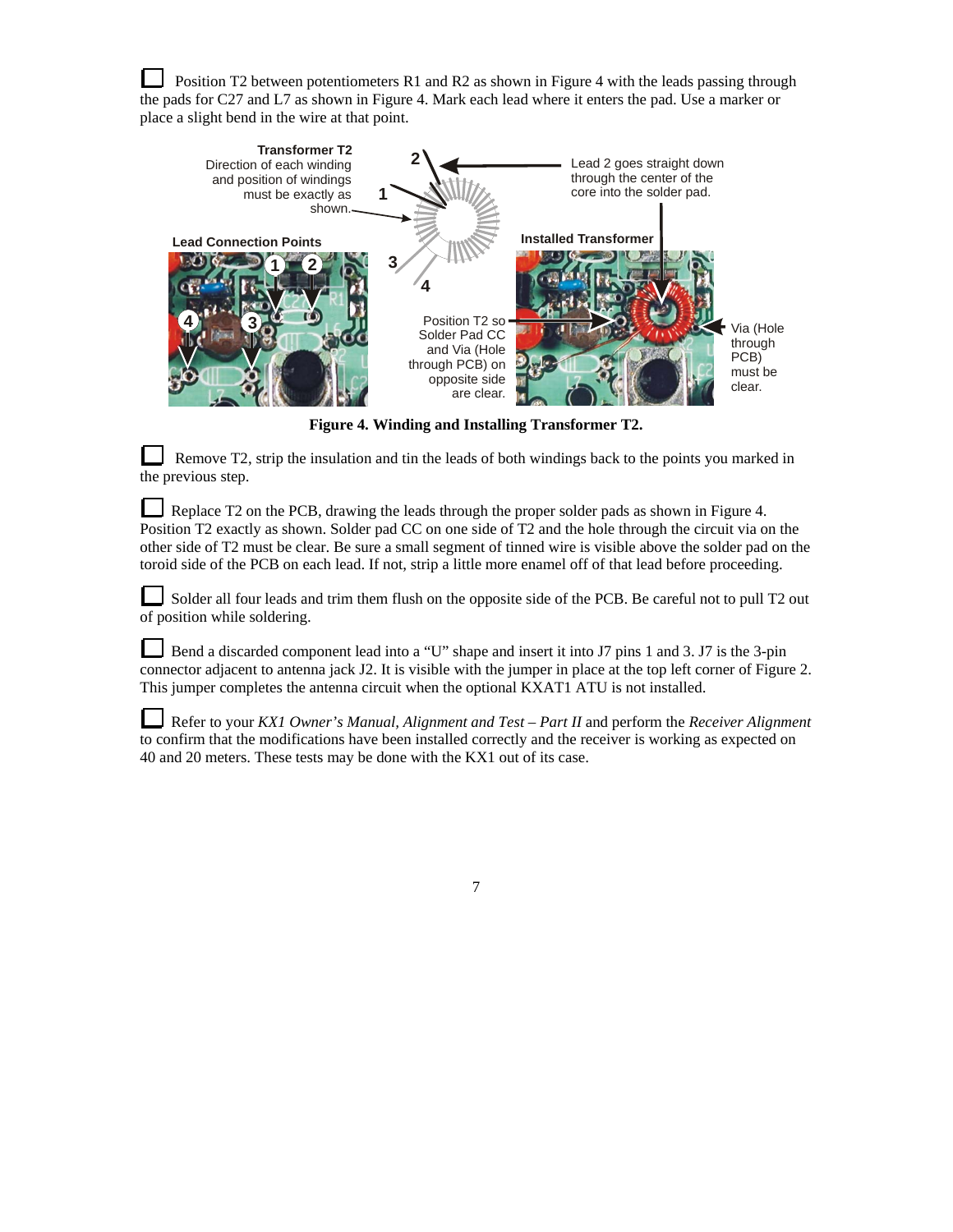## *Part II: Assemble and Install the KXB3080 Option PCB*

Figure 5 shows the layout of the parts on both of the PCBs. Refer to these figures as needed while performing the following procedures.



**Figure 5. Parts Placement Diagrams.** 

## **i Observe ESD precautions when handling the KX1 microcontroller (MCU) or the KXB3080 PCB. See** *Preventing Electrostatic Discharge Damage* **on page 2 for details.**

Check the revision of the KX1 firmware supplied with your KXB3080 option against the firmware currently installed in your KX1. The version is shown on a label attached to MCU U1 on the KX1 PCB. The KXB3080 option requires version 1.02 or later. If you have an older version, new firmware should have been supplied with your KXB3080 kit. If necessary follow the instructions supplied with your firmware to replace it and re-enter your menu settings.

Install the two trimmer caps on the KXB3080 PCB. The orientation is important! Align the trimmers with the outlines silk-screened on the PCB (see Figure 5).

 $\Box$  C1. Flush cut the pins after soldering.  $\Box$  C4. Flush cut the pins after soldering.

Strip the insulation from 3" (7.6 cm) of the #24 green hookup wire, and cut the wire into three 1" (2.5 cm) lengths.

Solder the three bare wires in pads G, C and G along the upper edge of the KXB3080 PCB. Position the wires flush with the bottom (non-component) side of the PCB and sticking up from the component side. Note that the G pad on the opposite edge of the PCB is not used.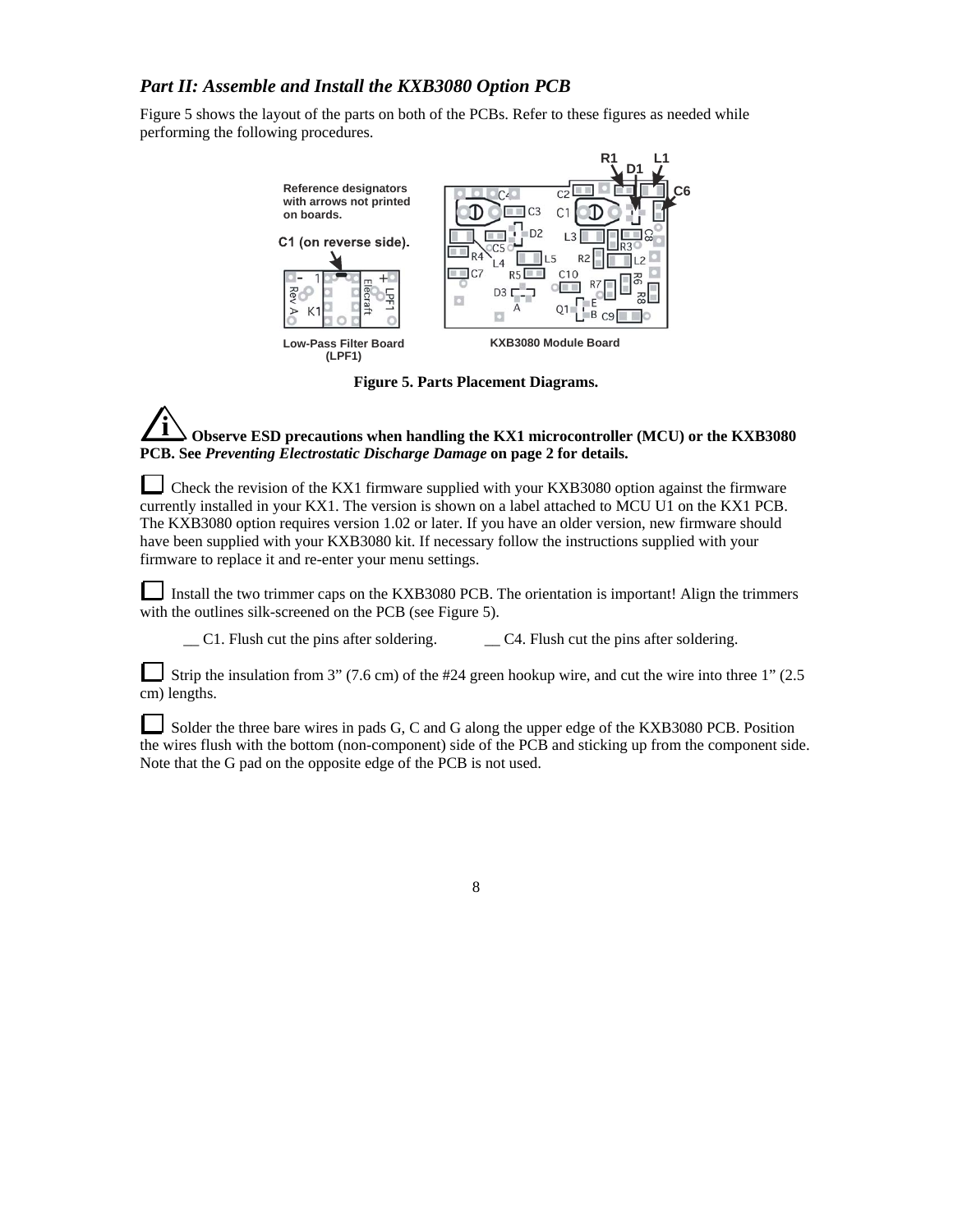Cut lengths of the white-insulated Kynar® wire as shown below, strip 1/8" of insulation from each end, and solder each wire to the pad indicated on the KXB3080 PCB with the length of the wire extending from the component side of the PCB.

| Pad A: 1-1/8" (2.8 cm)    | $\mu$ Pad B: 1" (2.5 cm)  | Pad F: $3-1/4$ " (8.3 cm)       |
|---------------------------|---------------------------|---------------------------------|
| Pad E: $1-1/4$ " (3.2 cm) | Pad 5: $1-3/8$ " (3.5 cm) | Pad D 1-3/8" $(3.5 \text{ cm})$ |

Note: Wires for pads 5 and D not required if wires from a KXB30 installation are still present.

Trim any excess leads from the above wires flush with the non-component side of the KXB3080 PCB.

Position the KXB3080 PCB in place as shown in Figure 7 with the G, C, and G bare wires passing through the solder pads on the KX1 PCB shown in Figure 6. Bend the other wires out to the sides so they do not interfere with positioning the KXB3080 PCB. Pull the bare wires through their solder pads to hold the KXB3080 PCB closely to the top of U6 as possible and so the trimmer capacitor adjustment slots line up with the access holes in the KX1 PCB.

> **NOTE: The markings on the bottom of the KX1 PCB for pads A and B are incorrect. Connect the KXB3080 as shown here.**



**Figure 6. KXB3080 Connection Points on KX1.**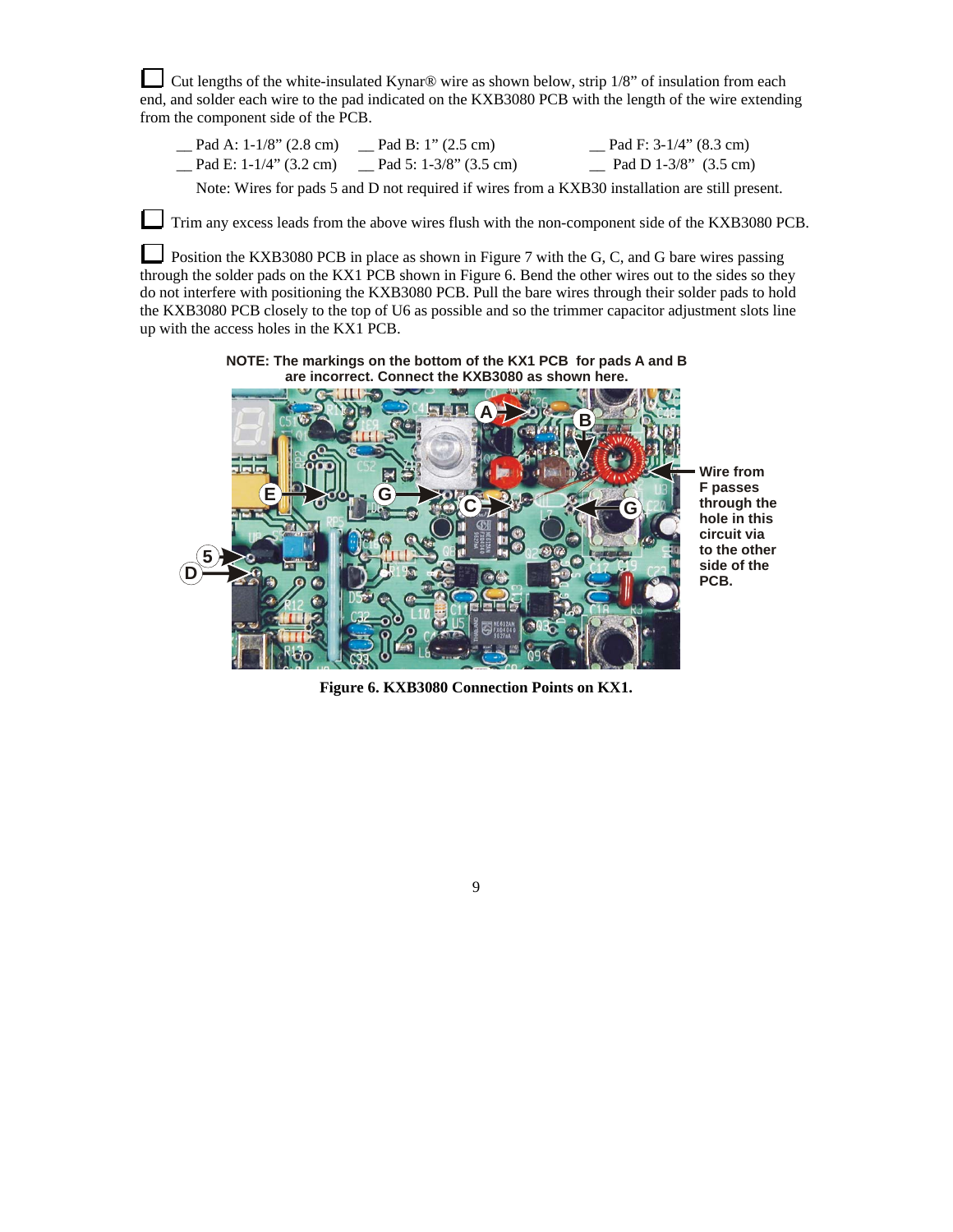**NOTE: The markings on the bottom of the KX1 PCB for pads A and B are incorrect. Connect the KXB3080 as shown here.** 



**Figure 7. Installed KXB3080 PCB.** 

Make sure the bare G, C and G leads are passing through the correct solder pads and the KXB3080 module is in position, then solder all three leads and trim the excess flush with the PCB.

Route the white Kynar® wire from KXB3080 pad F around potentiometer R2 and through the hole in the circuit via next to T2 as shown in Figure 7. Pull all the excess wire through to the other side of the PCB. It will be connected later.

Solder the remaining leads to their respective pads as shown in Figure 6.

 $\_D$   $\_5$   $\_E$   $\_B$   $\_A$ 

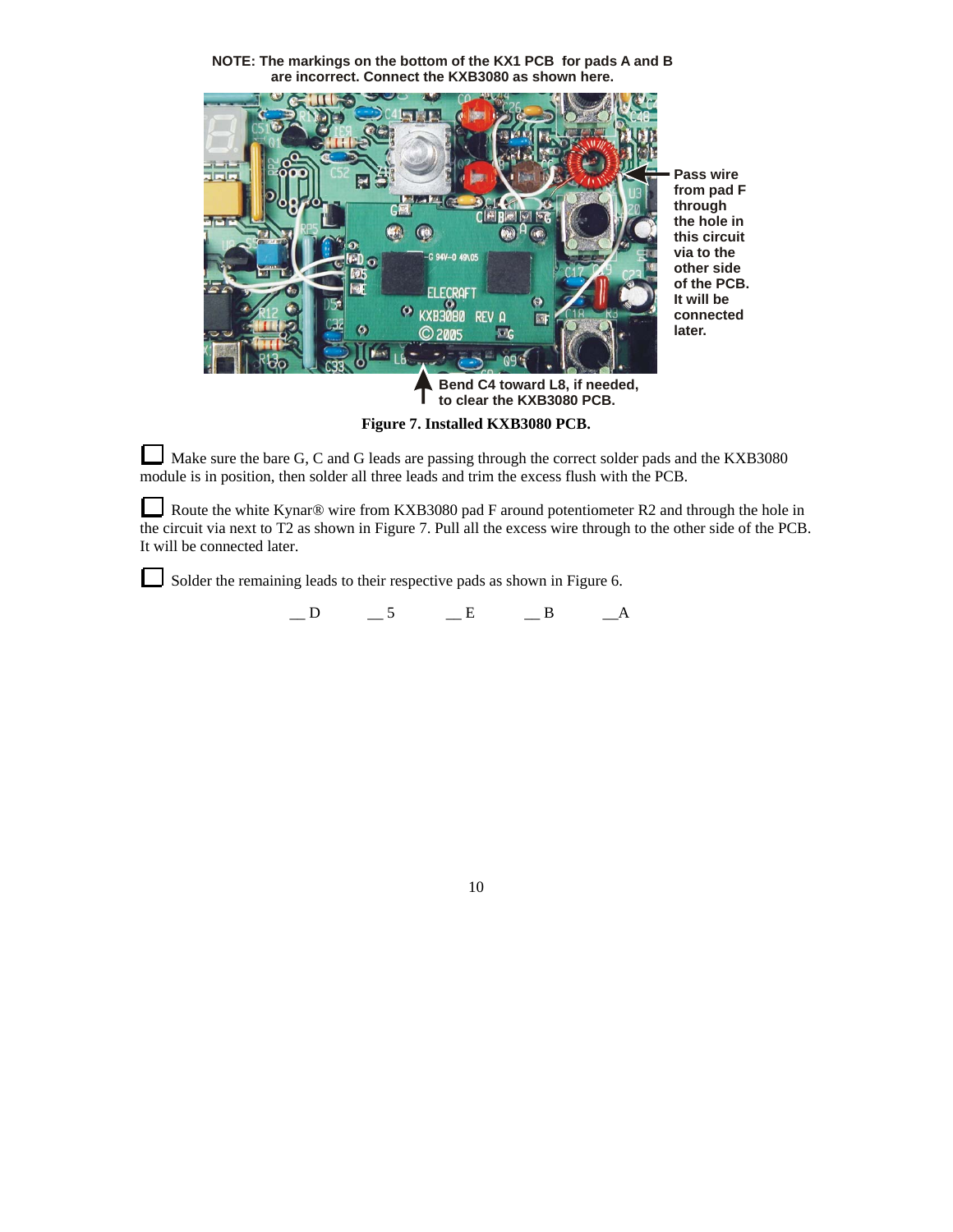Verify that your KXB3080 PCB is properly connected as follows:

- Make sure the loose end of the wire attached to pad F of the KX3080 PCB and routed through the  $\equiv$ hole in the circuit via is not touching anything. It will be connected later.
- Insert a milliammeter, preferably a digital multimeter (DMM), in series with a fused 8 to 14 vdc  $\equiv$ power source connected to the KX1's external power jack (J1).
- Apply power to your KX1 and turn it on. Verify that the display lights as expected and the  $\equiv$ milliammeter shows about 34 to 37 mA after the LED times out. If necessary, set the LED menu entry to a value below infinite (INF) so it will turn off for the current measurement. If the current is much higher than 34 to 37 mA, it could indicate a short.
- Enable both 30 and 80 meters in the Menu as described in the instructions supplied with the  $\equiv$ firmware.
- Use your DMM to verify about 5 vdc between KXB3080 pad 5 and ground.
- Between pad D and ground, verify about 5 vdc on 30 and 80 meters, and 0 vdc on 20 meters.
- Between pad D and ground, verify about 5 vdc on 40 meters below 6715 kHz and 0 vdc above 6715 kHz.
- Between pad F and ground, verify about 5 vdc on 80 meters and 0 vdc on all other bands.

Disconnect power from the KX1.

Bend C15, on the bottom of the KX1 PCB, down against the PCB away from the access opening for the C30A adjustment trimmer. This is the capacitor you stood up to access solder pad G near the encoder.

Peel the paper packing off of the two rubber pads and affix them to the KXB3080 PCB as shown in Figure 7. The pads ensure the KXB3080 PCB does not touch the top cover when the case is reassembled.

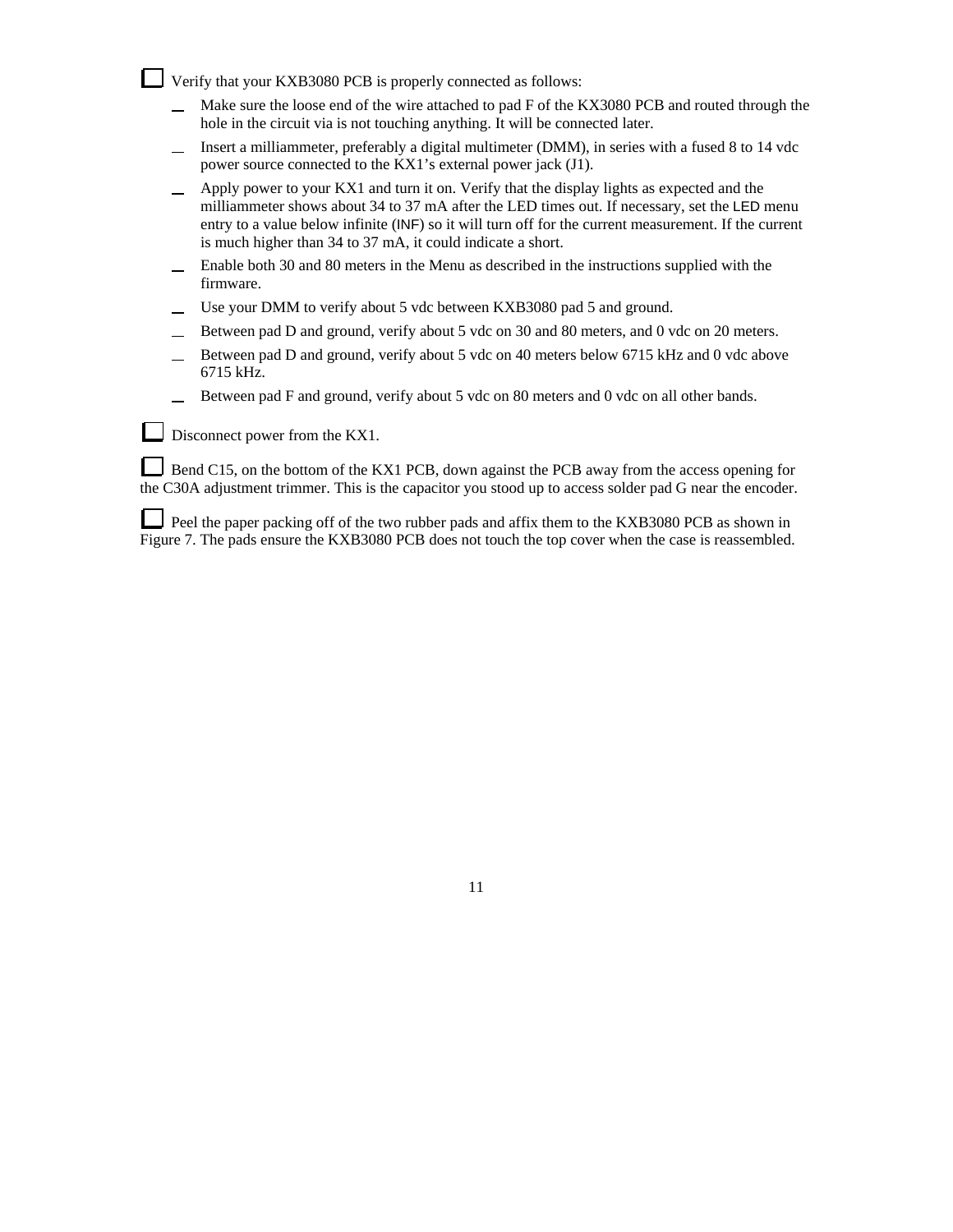#### *Part III: Assemble and Install Low-Pass Filter LPF1*

The LPF1 Low-Pass filter replaces L1 and L2 on the KX1 PCB. The completed and installed LPF1 is shown in Figure 8. Follow the assembly procedure closely to ensure that the finished LPF1 fits as shown.



**Figure 8. LPF1 Installed.** 

Locate the LPF1 PCB and the 0.1  $\mu$ F (104) capacitor C1.

 Position C1's leads through the holes in the LPF1 PCB as shown in Figure 9. The capacitor body must be on the side of the PCB with the circular outlines for the toroids. Use your needle-nose pliers to straighten the leads as needed so the capacitor sits as close to the PCB as the epoxy coating allows (see Figure 8). The top of the capacitor must sit no more than 3/16" (5mm) above the PCB.



**Figure 9. C1 and Inductor Common Wire Connections to LPF1.** 

Trim C1's leads flush with the relay side of the PCB. They must not stick out of the pads.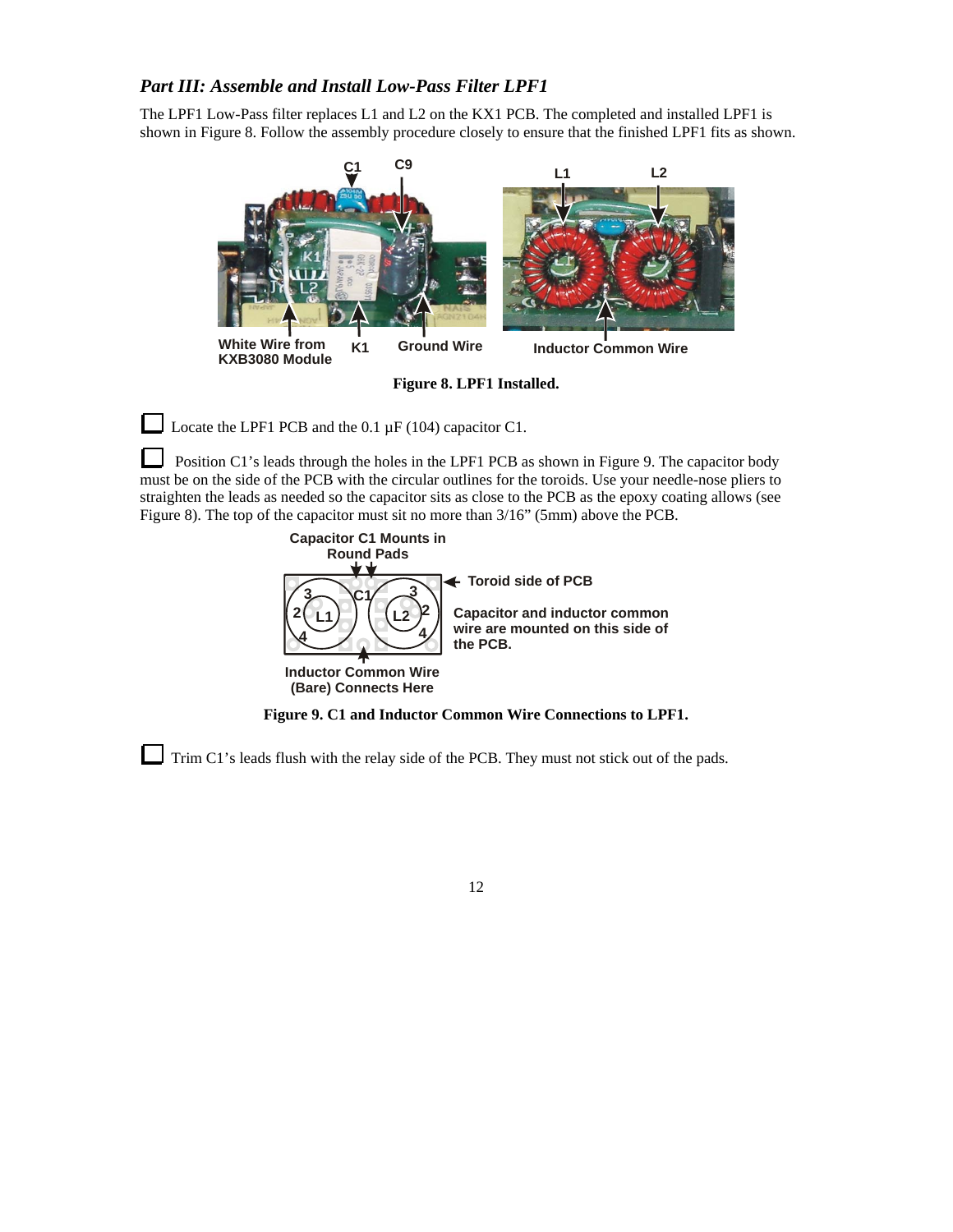Solder C1 in position, working from C1's side of the PCB. Use minimal solder to ensure no fillet or solder bump forms on the relay side. The relay will mount over C1's pads and must rest directly against the PCB. Take care not to fill the adjacent solder pads.

Strip the insulation from a 1" length of the green hook-up wire.

Use your needle-nose pliers to bend the wire at right angles about 1/16" (1.5 mm) from one end. Place the short end in the inductor common wire solder pad (see Figure 9) and verify that the wire does not stick out on the relay side of the PCB. If it does, trim the short end as needed.

Lay the PCB down so the circular toroid outlines are facing upward and position the short end of the wire in the inductor common wire pad with the wire extending off the nearest edge of the board. The wire is shown in place in the right hand photo in Figure 8.

Solder from the toroid side of the PCB just as you did for C1. Like C1, there must be no excess lead or bump of solder on the relay side of the PCB.

# **i When installing relay K1 in the following steps, be sure the relay is oriented correctly before soldering. Otherwise your KX1 will not work.**

Identify pin 1 on relay K1 (G6K-2P). There should be a dark grey bar on the relay top over the corner above pin 1. You can confirm pin 1 by using your DMM to measure the resistance between it and pin 8 at the same end. The resistance should be about 230 ohms.

Position K1 on the LPF1 PCB inside the rectangular outline with pin 1 next to the number 1 silkscreened on the PCB. Be sure the relay is resting against the PCB and not against any excess solder or leads left from installing C1 or the common inductor wire. Most relays have small raised feet on the sides that touch the PCB when it is properly mounted, leaving a very tiny gap between the rest of the relay case and the PCB. This is normal.

Solder only two opposite corner pins of the relay and verify that the relay is flat against the PCB. If not, reheat the soldered pins while pressing the relay against the PCB until it is fully seated.

Solder the remaining pins and trim them flush with the PCB.

Strip the insulation from a 1" (2.5 cm) length of the green hookup wire. Save the insulation. Solder the 1" (2.5 cm) bare wire into the "+" pad on the LPF1 PCB (see Figure 8) with the wire extending out of the pad on the relay side. Flush cut any excess wire or solder from the toroid side of the PCB (Figure 10).

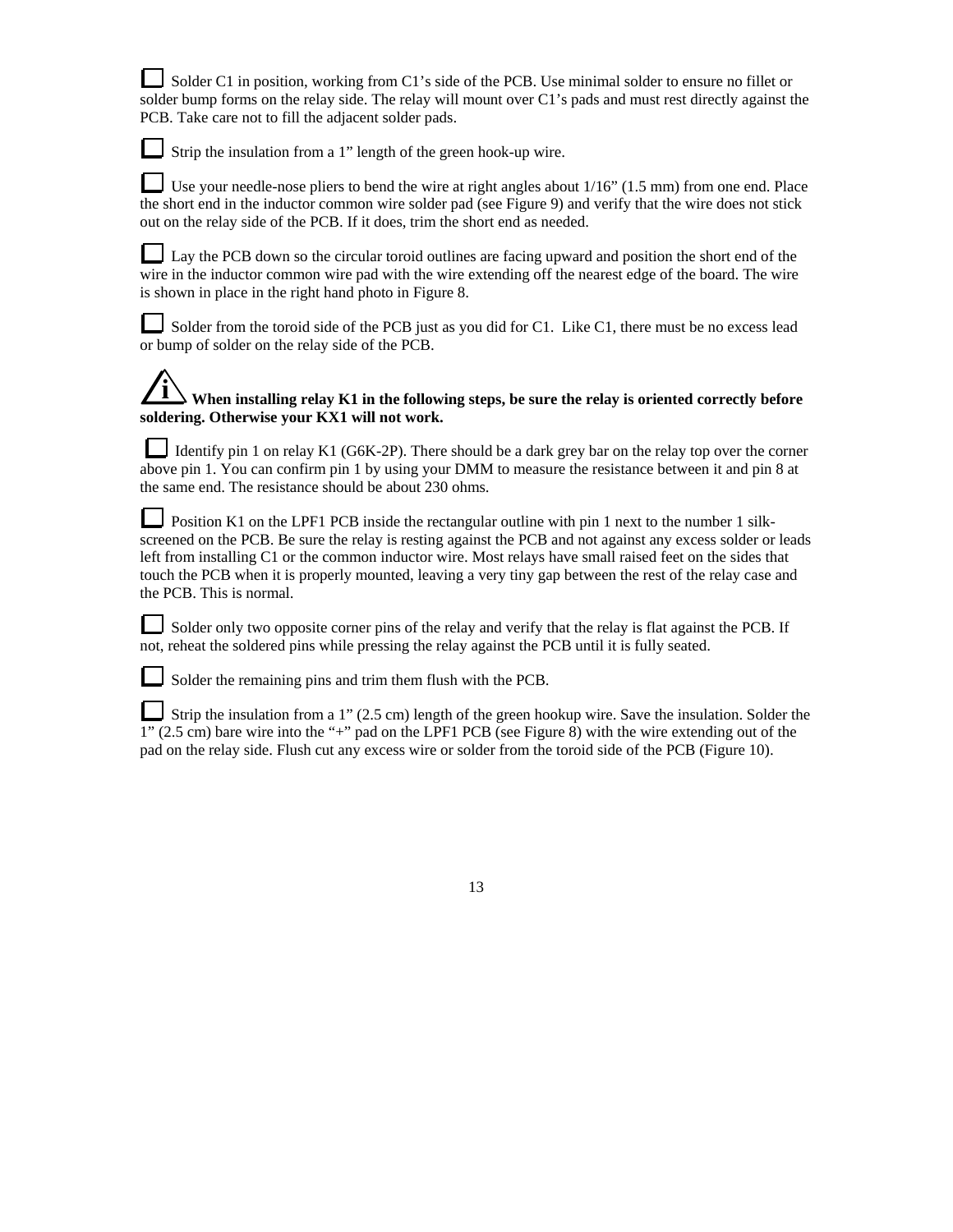**The ground wire goes to the + pad as shown. The + and - marks were printed on the PCB incorrectly during fabrication.**



**Figure 10. LPF1 Ground Wire Connection.**

Cut two 9" (23 cm) lengths of the green toroid wire and two 13" (33 cm) lengths of the larger #26 red toroid wire.

Wind L1 and L2 on the remaining T37-2 (red) toroid cores as shown in Figure 11. Note that each core has two separate windings: one with 9 turns of green toroid wire and one with 15 turns of red toroid wire. Be sure the direction and orientation of the windings are exactly as shown. Although L1 and L2 are actually identical, they are shown oriented as they will be mounted on the LPF1 PCB.

After winding, cut all leads to at least 1" (2.5 cm), then strip and tin each lead from the end up to the point described below:

- L1-1: Where the lead leaves the front edge of the core in Figure 11.
- L1-2: Where the wire exits the *center* of the core.
- L1-3: About 1/8" (3 mm) from where the wire leaves the front edge of the core in the figure.
- L1-4: Where the lead leaves the back edge of the core in the figure.
- L2-1: About  $1/8$ " (3 mm) from where the wire leaves the back edge of the core in the figure.
- L2-2: About  $1/8$ " (3 mm) from where the wire leaves the front edge of the core in the figure.
- L2-3: Where the wire exits the *center* of the core.
- L2-4: About 1/8" (3 mm) from where the wire leaves the front edge of the core in the figure.



**Figure 11. LPF1 Toroid Inductors L1 and L2.**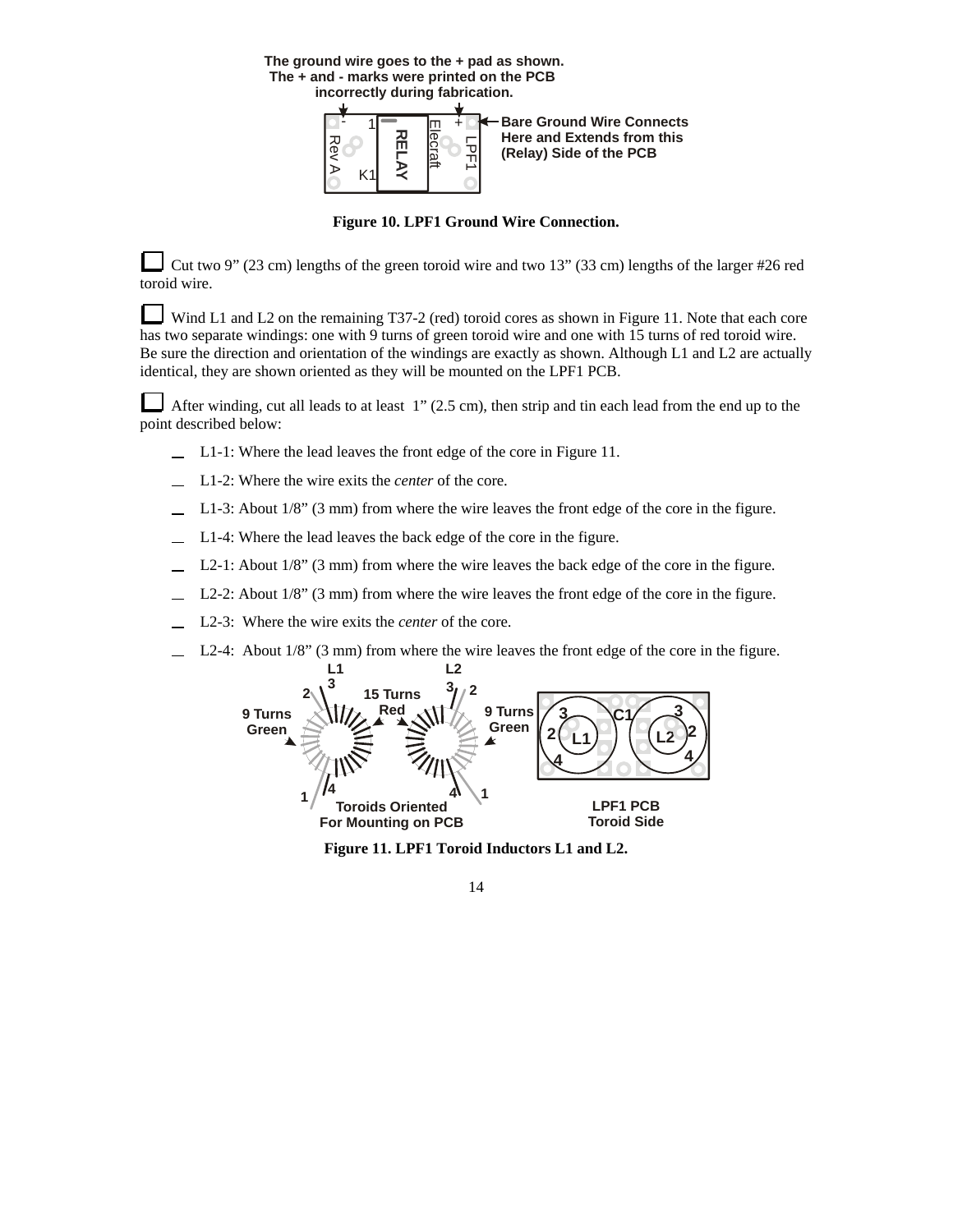Thread leads 2, 3 and 4 of each core through their respective solder pads on the LPF1 PCB (see Figure 11). Lead 1 to each toroid will be connected directly to the KX1 PCB later. Position the toroids against the LPF1 PCB and directly over the circles drawn on the PCB as shown in Figure 8. Be sure the toroids are centered and do not extend farther over one edge than the other. On the relay side of the PCB, be sure clean, tinned lead is visible in each solder pad, then solder and trim all six leads.

Identify the negative lead of electrolytic capacitor C9, 10  $\mu$ F, 35V (10). The negative lead is the shorter lead and there will be a stripe with a minus (-) sign on the capacitor next to that lead. Position the capacitor against the LPF1 PCB alongside the relay next to the ground wire exactly as shown in Figure 12. Solder the negative lead to the ground wire on the LPF1 PCB as shown.

 Cut to length the green hook up wire insulation you saved and slip it over the positive lead from C9 as shown in Figure 12. Route the positive lead of C9 over the top of K2 to the pad shown in Figure 12, so it rests against the relay. Do not solder yet.



**Figure 12. Installing C9 on LPF1.** 

Remove L1 and L2 from the KX1 PCB. Clear all the solder from the pad holes and flush trim to the KX1 PCB all the capacitor leads in the area near where L1 and L2 were removed.

Fit the LPF1 module in the space formerly occupied by L1 and L2. Place the L1-1, L2-1 and inductor common leads through the solder pads on the KX1 PCB shown in Figure 13. The module must be positioned against the KX1 PCB and J7 exactly as shown in Figure 8, with the windings on the toroids flush with the edge of the KX1 PCB. Lead L2-1 fits between the LPF1 PCB and J7 to reach the solder pad on the KX1 PCB directly behind the LPF1 PCB. If you have a KXAT1 antenna tuner, ensure it fits in place as shown in Figure 14 before soldering the LPF1 leads. When you are satisfied with the fit, solder the inductor common and ground leads to hold the LPF1 PCB in place. The ground lead is soldered to the lug for potentiometer R1. It does not pass through the PCB. Carefully check the routing of green wire L2-1 and ensure it does not short against the solder pad for L2-4 at the corner of the LPF1 board or touch the L2- 4 wire.

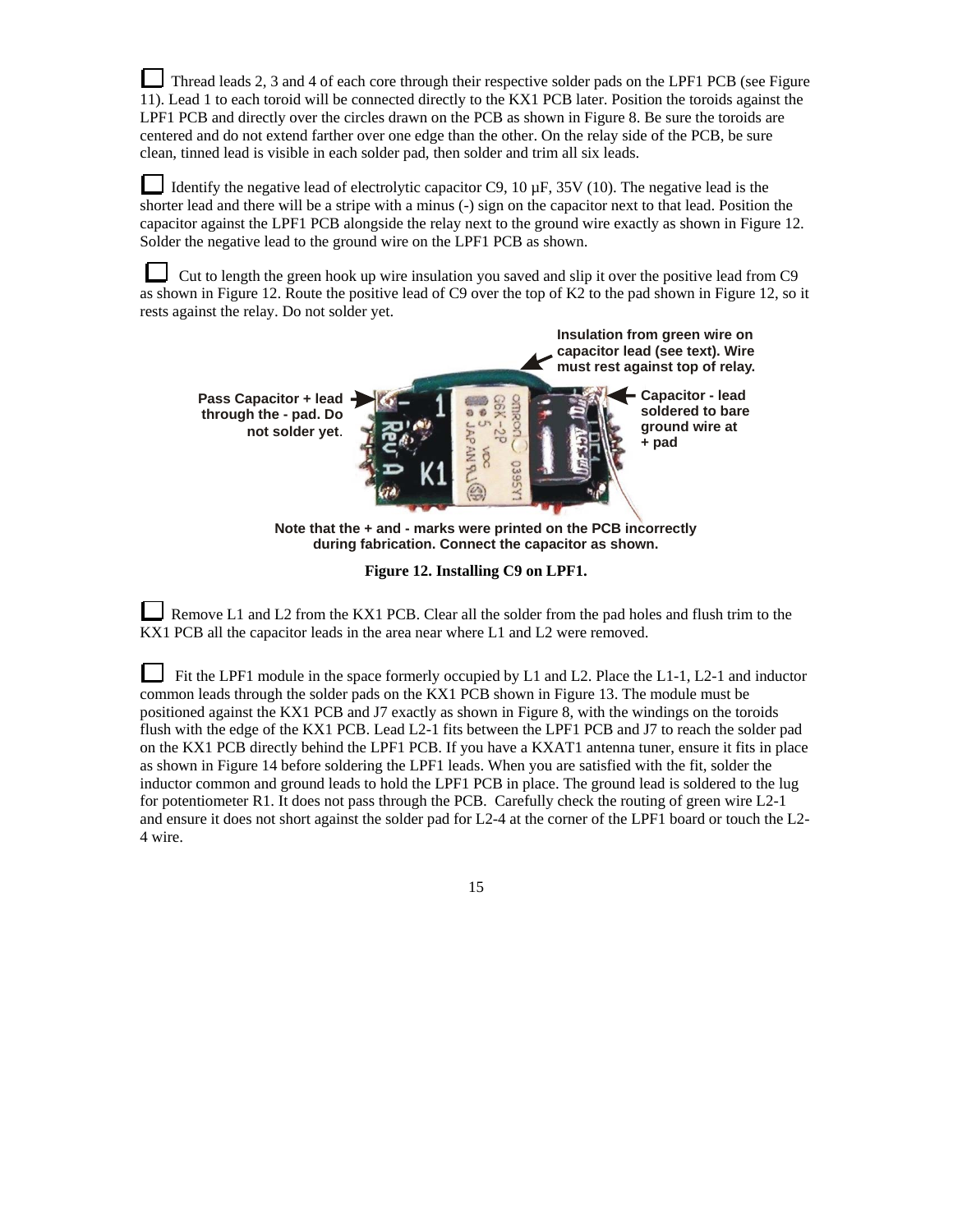

Route the white wire from the KXB3080 module to the LPF1 PCB and solder it to the LPF1 PCB along with the positive lead to C9 as shown in Figure 8. The wire must be placed against the KX1 PCB until it reaches the LPF1 PCB to allow clearance for components on the KXAT1.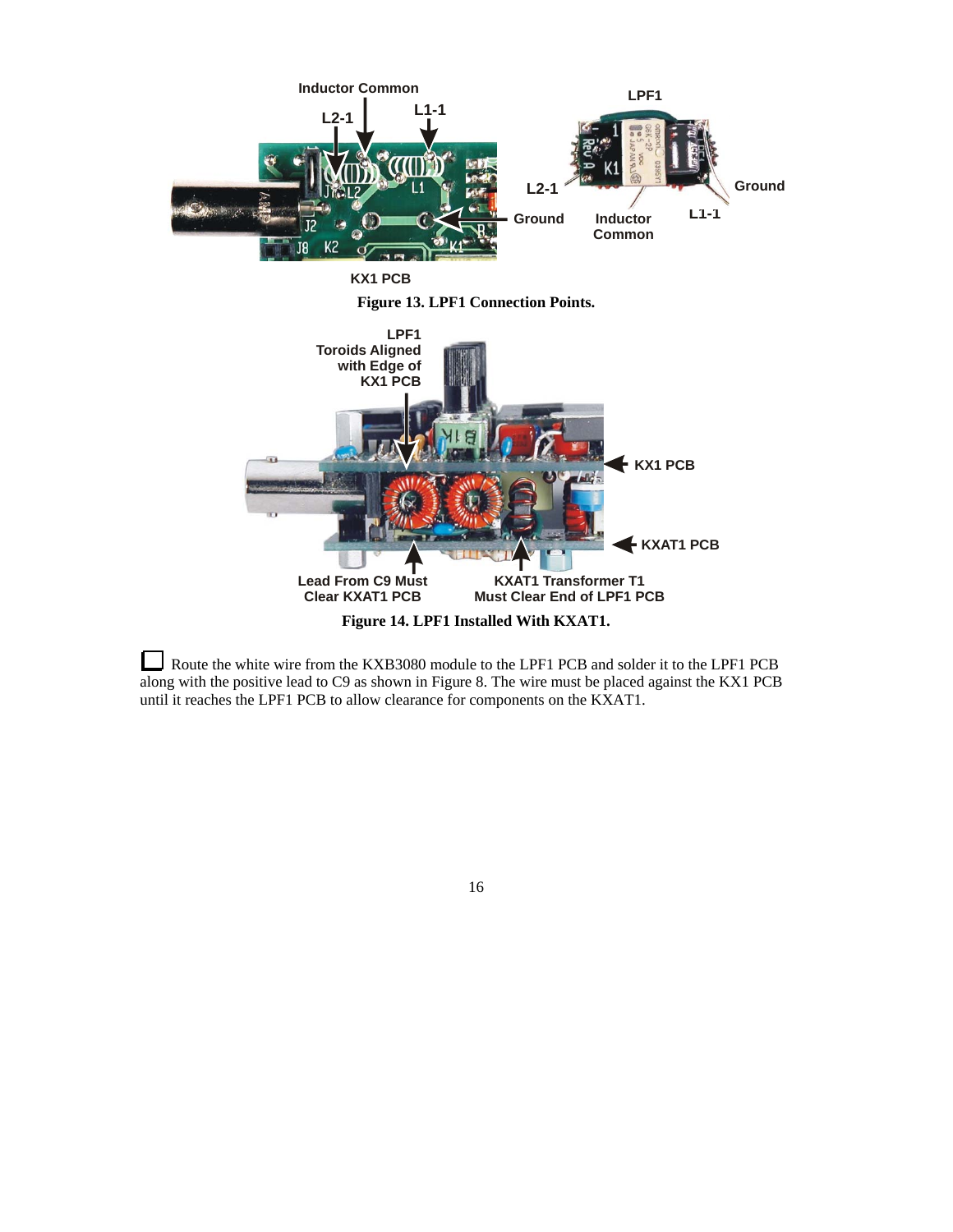## *Part IV: Reassemble, Test and Align the KX1 with KX3080 Module*

Check the signal path through the LPF1 module as follows:

- Attach an 8 to 14 vdc power supply to the KX1's external power jack (J1) with a milliammeter, preferably a DMM, in series with the supply.
- Apply power and verify that the display lights as expected. The milliammeter should show about 45 mA after the LED times out (except on 80 meters where it will be about 65 mA). If necessary, set the LED menu entry to a value below infinite (INF) so it will turn off quickly for the current measurement. If the current is much higher than expected, disconnect power and look for a short circuit.
- Connect headphones and an antenna or a signal source to the KX1 and verify that the jumper is in  $\equiv$ place across the outer pins of J7 (see Figure 13). If the wiring is correct you should hear signals on 40 and 20 meters, at least.

Reassemble your KX1 according to the instructions in the Owner's Manual. If it is equipped with the KXAT1 antenna tuner, leave the tuner module out for now so you can access the trimmer capacitor adjustments.

Reconnect power to the KX1 as above and turn the unit on while monitoring the current. The current should be about 45 mA except on 80 meters where it will be about 65 mA after the LED times out. If it is much higher, turn the unit off immediately and look for a short. The most likely place will be at final amplifier mounting to the KX1 case.

Perform the receive alignment procedure for 20 and 40 meters as described in the KX1 Owner's manual under *Alignment and Test Part II*. The KXB3080 module adds capacity to the circuit that can affect the tuning on those bands.

Switch to 30 meters and align the two trimmers on the KXB3080. You can peak them while listening to signals or noise. The peaks on these trimmers are rather broad, compared to the 20 and 40 meter alignment, because they only represent part of the capacitance in the circuit. That completes the receiver alignment. The 80 meter band was optimized for receive when you set the 30 meter trimmers.

Perform the 20-Meter and 40-Meter transmitter tests described in the KX1 Owner's manual under *Alignment and Test Part III*. If adjustment of L2 is needed, use a plastic probe to adjust only the green, 9-turn winding on L2 (the winding nearest the antenna connector). These adjustments *must* be made with the KX1 top cover in place so the final amplifier has a suitable heat sink.

That completes test and alignment. If so equipped, replace the KXAT1 antenna tuner, then attach the battery connector and replace the KX1 bottom cover*. Be very careful not to pinch the battery wires between the bottom cover and the ATU module or the nearby long standoff.*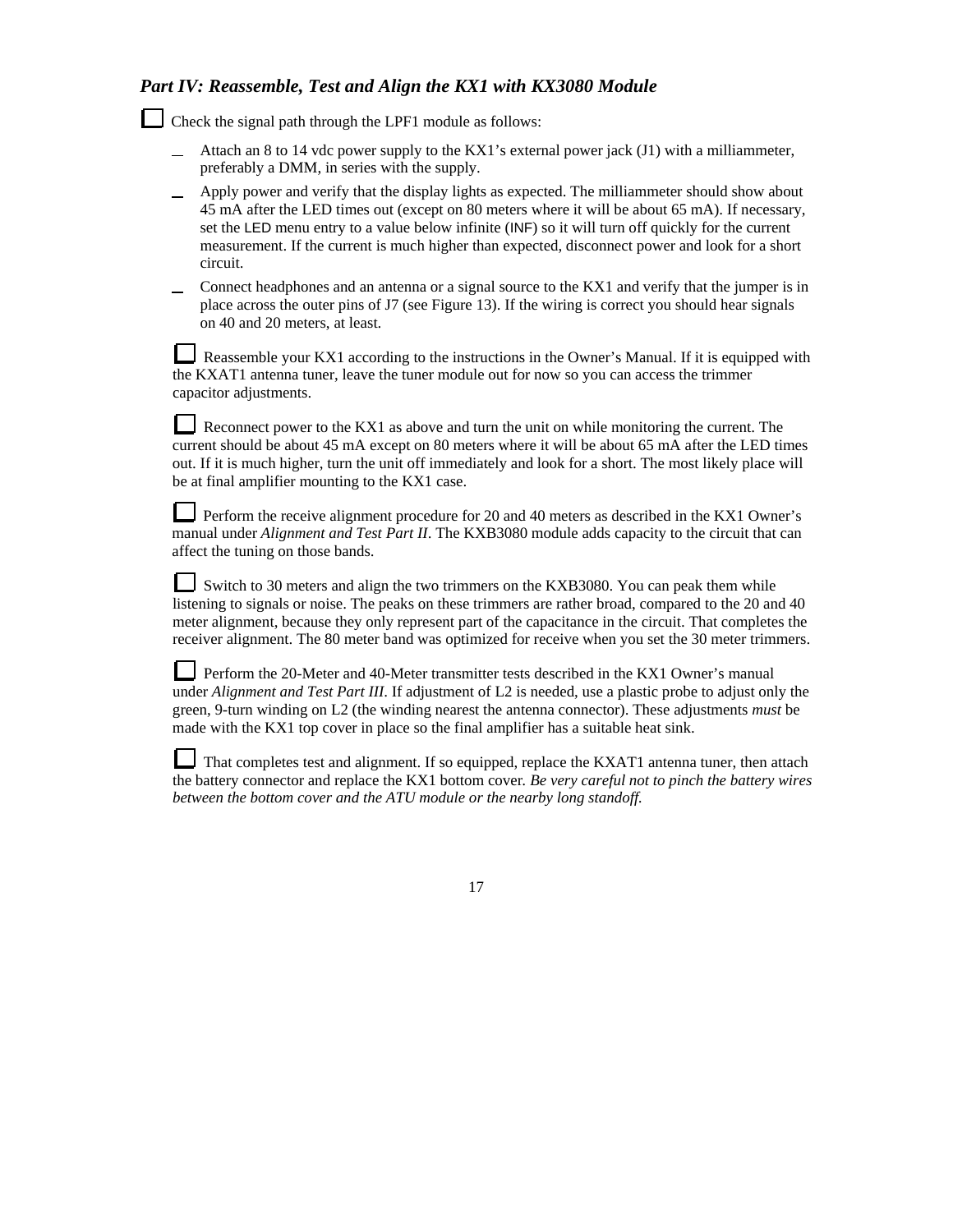#### **Operation**

The operation of your KX1 is the same as before, except now when you cycle through the bands you will also have the option of selecting 30 and 80 meters. Like the other bands, the tuning range on 30 and 80 meters extends well outside the Amateur bands to include popular SWL frequencies. The KXB3080 also improves sensitivity in the popular 49-meter SWL band  $(5.9 - 6.2 \text{ MHz})$  by automatically re-resonating the input circuit when tuning those frequencies. On 80 meters, the tuning range extends from 5.5 MHz down to about 1 MHz, although the sensitivity will decrease rapidly outside of the  $3.5 - 4.0$  MHz range.

The KXAT1 antenna tuner also functions normally on the 80 and 30 meter ranges, although its matching range is limited on 80 meters. If you want a greater matching range on 80 meters, you might experiment with adding turns to the toroids in the KXAT1. Doubling the number of turns on toroidal inductors L1, L2 and L3 in the KXAT1 will improve the matching range on 80 meters substantially, while reducing the matching range on the higher frequency bands.

#### **Circuit Details**

#### *Receiver Input Filter Changes on the KX1 Main PCB*

The original KX1 receiver input circuit uses a capacitive divider. It is optimized for ease of construction, and can be tuned to 40 through 20 meters. To accommodate 80 meters, the circuit must be reconfigured as link-coupled; this is the function of the new transformer T2 (see Figure 15). Capacitor value changes are also necessary to provide the best overall performance on all bands.



**Figure 15. Receiver Input Schematic Diagram.**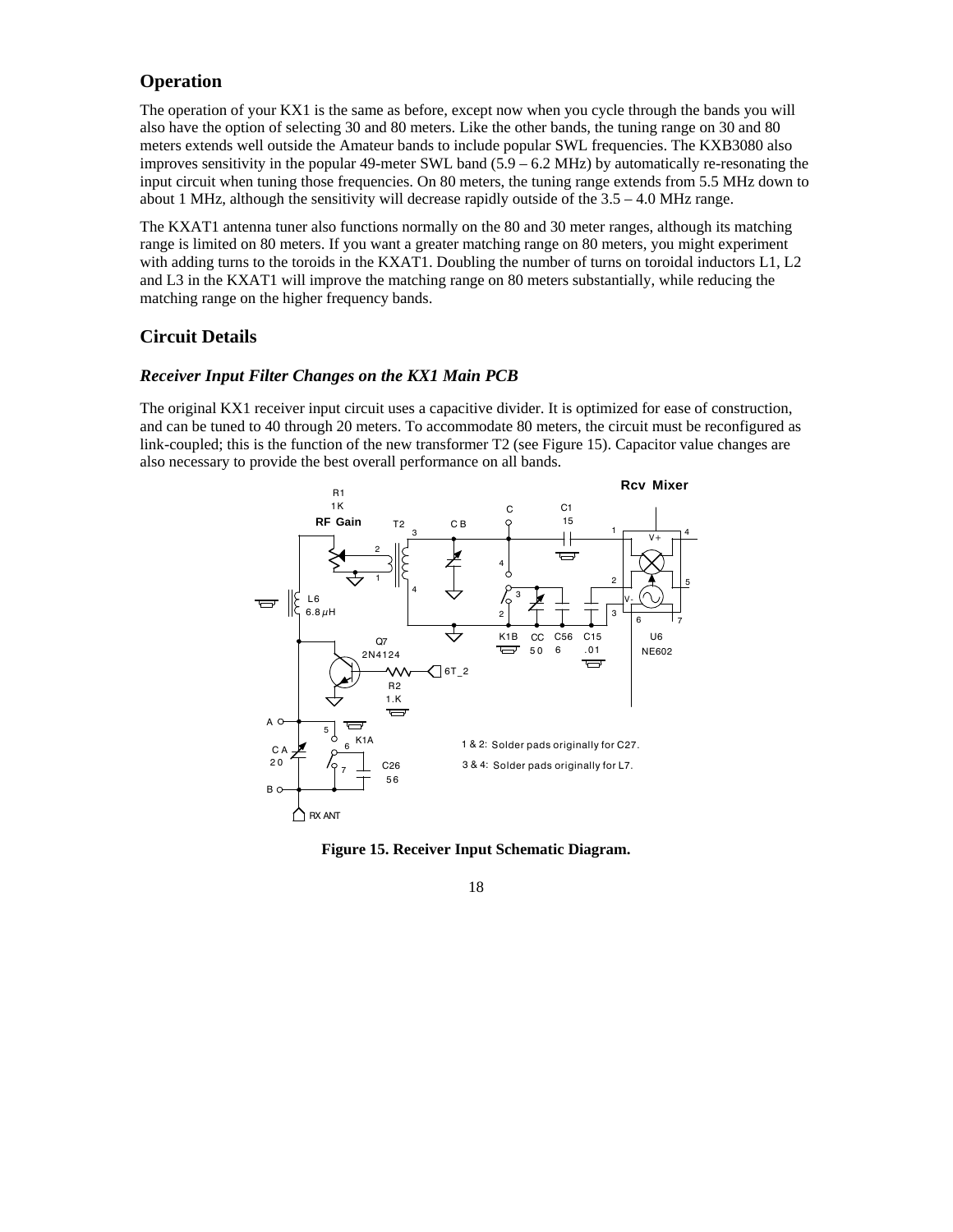#### *LPF1 Module*

The low-pass filter module adds 80 meter coverage to the filter network at the output of the transmitter by replacing the two inductors in the original circuit with four inductors and an additional capacitor that are switched in as required (see Figure 16). Relay K1 selects one of two windings on L1 and L2. On 40, 30, and 20 meters, the smaller winding is selected. This corresponds to the OFF position of the relay, resulting in zero added current drain on these bands. On 80 meters, K1 is turned ON via 5 volts from point *F* on the KXB3080 module. This selects the larger winding on each of L1 and L2, moving the low-pass filter knee down to about 4 MHz. Current drain increases by about 15 mA on 80 meters because K1 is a conventional relay.



**Figure 16. LPF1 Module Schematic Diagram.** 

#### *KXB3080 Module*

A schematic diagram of the KXB3080 module is shown in Figure 17. When the KX1 is switched to 30 meters (or tuned below about 6.7 MHz on 40 meters), the MCU places 5 volts DC on point *D*, forward biasing the associated diode of dual PIN diodes D1 and D2. This inserts the series combination of C3/C4 in parallel with points *A* and *B*, i.e. in parallel with CA on the KX1; it also inserts C1 from point *C* to RF ground, or across L7 on the KX1. At other times point *D* is at 0 volts, reverse biasing the diodes so they have a minimal effect on the band-pass filter.

When the rig is switched to 80 meters, the MCU places 0 volts on point *E*. This turns on Q1, placing 5 volts at its collector. This turns on the other half of D1 and D2, inserting C2 and C5 into the tuned circuits to reresonate them at approximately 3.6 MHz. At the same time, 5 volts appears on point *F* to turn on the lowpass filter relay (on the LPF1 module). D3 protects Q1 from inductive kickback by the relay.

Q1 is needed because the signal at point *E* cannot drive PIN diodes or the relay directly. The associated MCU pin is also used as the SPI-bus clock, for communication with the DDS IC. R8 and C9 filter out the short duty-cycle clock pulses that occur as you tune the VFO. Firmware sets the idling state of the SPI clock signal based on whether or not 80 meters is selected, and this is the state that appears at the collector of Q1.